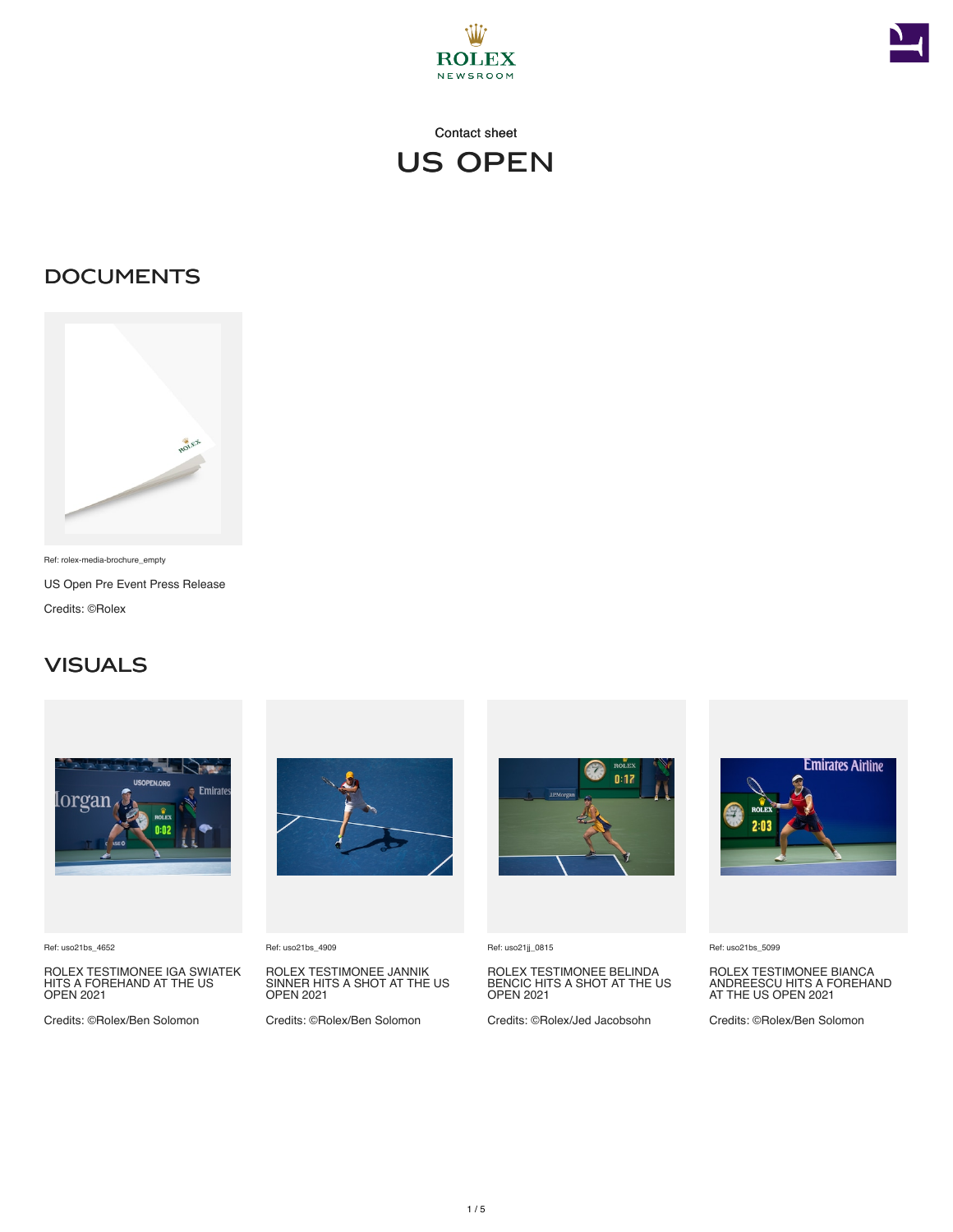



ROLEX TESTIMONEE ALEXANDER ZVEREV HITS A BACKHAND AT THE 2021 US OPEN

ROLEX TESTIMONEE ANGELIQUE KERBER HITS A BACKHAND AT THE US OPEN 2021

Credits: ©Rolex/Ben Solomon



Ref: uso21jj\_4192

ROLEX TESTIMONEE JANNIK SINNER HITS A SERVE AT THE US OPEN 2021

Credits: ©Rolex/Jed Jacobsohn



Ref: uso21bs\_4658

ROLEX TESTIMONEE BELINDA BENCIC HITS A BACKHAND AT THE US OPEN 2021

Credits: ©Rolex/Ben Solomon



Ref: uso21bs\_4590

Ref: uso21bs\_4324

Credits: ©Rolex

ROLEX TESTIMONEE GARBINE<br>MUGURUZA HITS A FOREHAND AT<br>THE US OPEN 2021

Credits: ©Rolex/Ben Solomon



Ref: uso21bs\_3404

Ref: uso21bs\_2410

ARTHUR ASHE STADIUM AT THE US OPEN 2021

Credits: ©Rolex/Ben Solomon



Ref: uso21bs\_1253

ROLEX TESTIMONEE BIANCA ANDREESCU HITS A SHOT AT THE US OPEN 2021

Credits: ©Rolex/Ben Solomon



Ref: uso21jj\_1464

ROLEX TESTIMONEE GARBINE<br>MUGURUZA HITS A SHOT AT THE<br>US OPEN 2021

Credits: ©Rolex/Jed Jacobsohn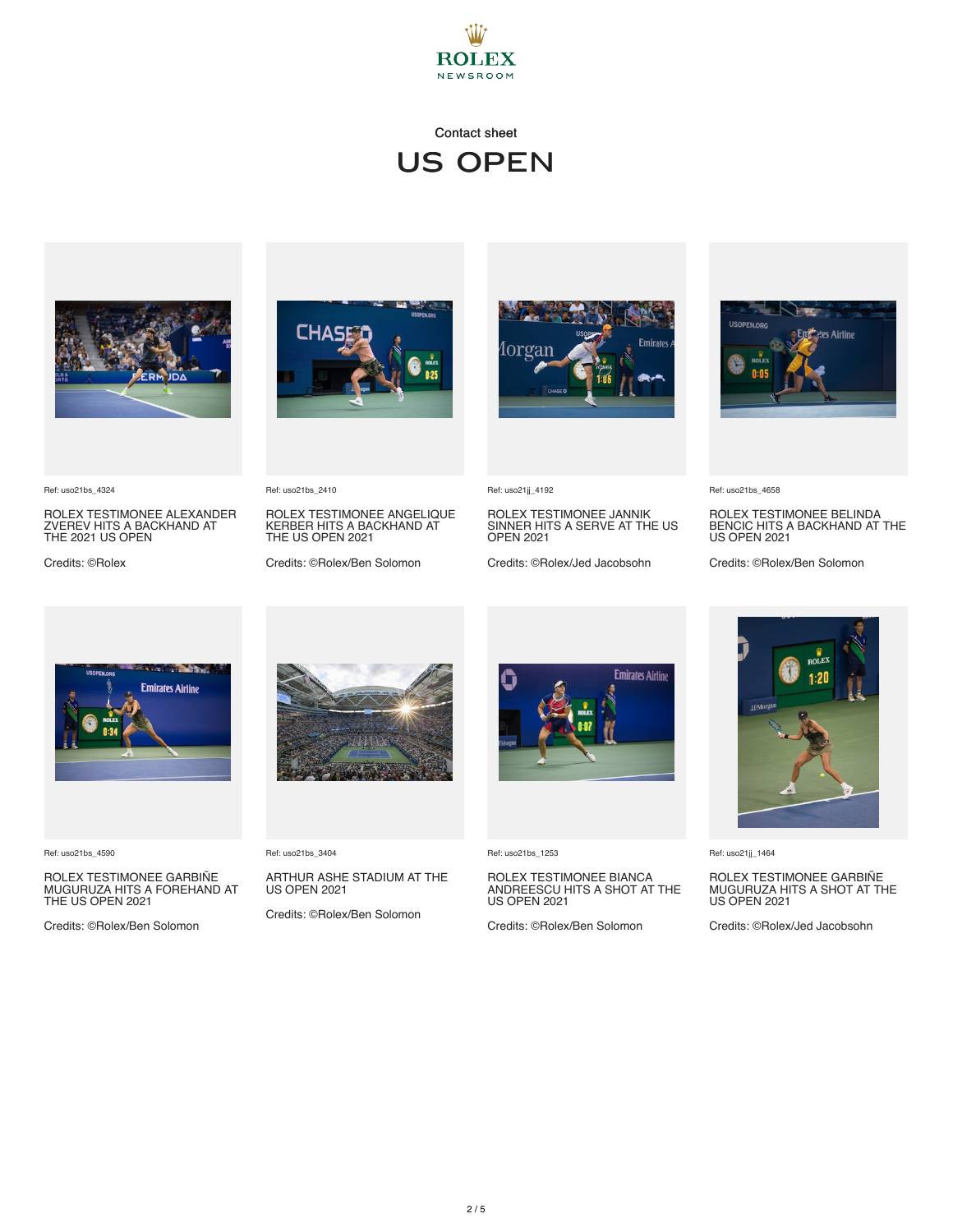



Ref: uso21jj\_0432

ROLEX TESTIMONEE STÉFANOS TSITSIPÁS HITS A SHOT AT THE US OPEN 2021

Credits: ©Rolex/Jed Jacobsohn



Ref: uso21bs\_0271

ROLEX TESTIMONEE ANGELIQUE KERBER HITS A SHOT AT THE US OPEN 2021

Credits: ©Rolex/Ben Solomon



Ref: uso21bs\_1624

ROLEX TESTIMONEE SLOANE STEPHENS HITS A SHOT AT THE US OPEN 2021

Credits: ©Rolex/Ben Solomon



Ref: uso21jj\_0829

ROLEX TESTIMONEE BELINDA BENCIC HITS A SHOT AT THE US OPEN 2021

Credits: ©Rolex/Jed Jacobsohn



Ref: uso21jj\_0991

ROLEX TESTIMONEE IGA SWIATEK HITS A SHOT AT THE US OPEN 2021

Credits: ©Rolex/Jed Jacobsohn



Ref: uso21bs\_0061

ROLEX TESTIMONEE GARBINE<br>MUGURUZA HITS A SHOT AT THE<br>US OPEN 2021

Credits: ©Rolex/Ben Solomon



Ref: uso21bs\_0802

ROLEX TESTIMONEE JANNIK SINNER HITS A SHOT AT THE US OPEN 2021

Credits: ©Rolex/Ben Solomon



Ref: uso21jj\_0535

ROLEX TESTIMONEE STÉFANOS TSITSIPÁS HITS A BACKHAND AT THE US OPEN 2021

Credits: ©Rolex/Jed Jacobsohn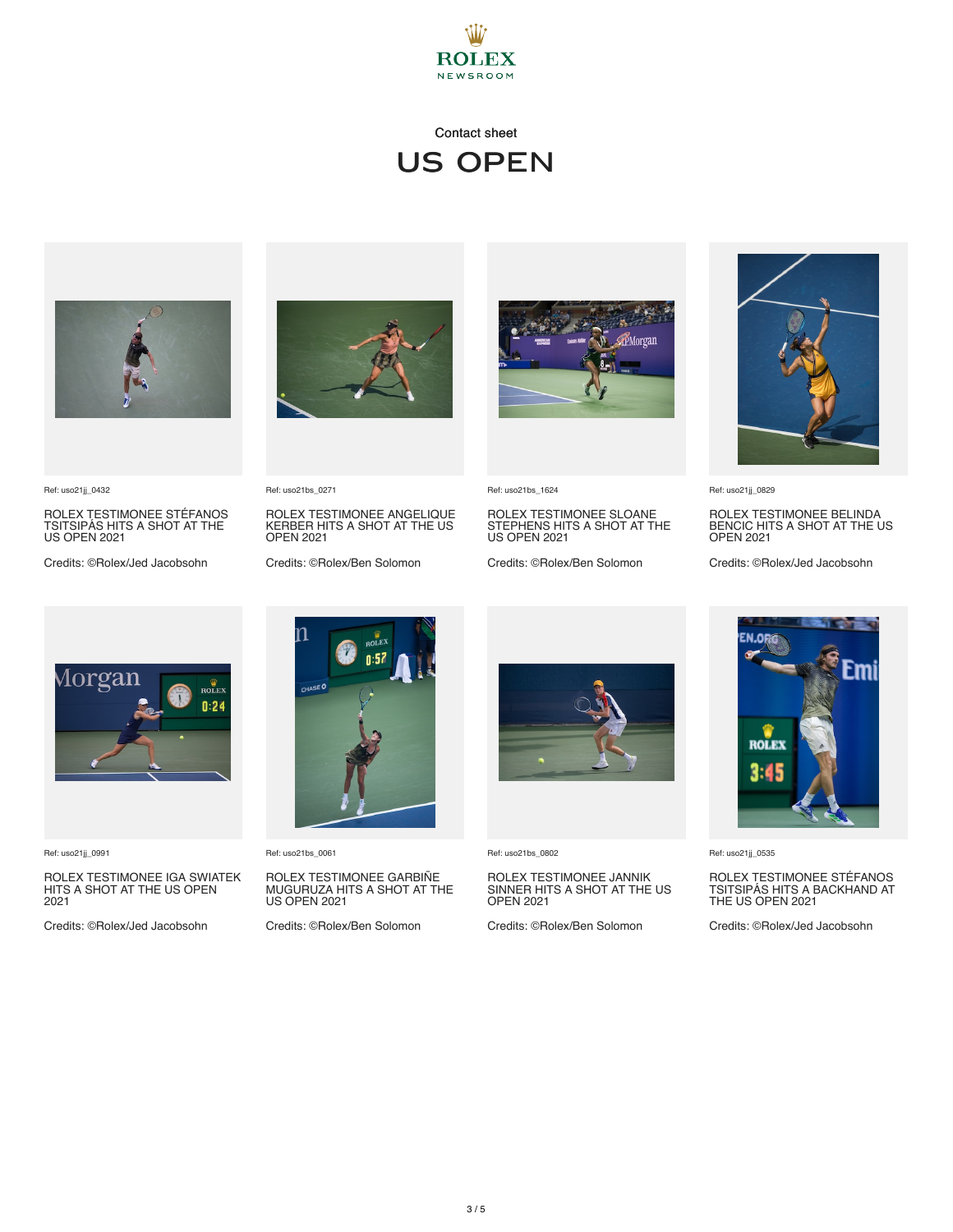



ROLEX TESTIMONEE KAREN KHACHANOV HITS A SHOT AT THE US OPEN 2021

Credits: ©Rolex/Jed Jacobsohn



ROLEX TESTIMONEE BELINDA BENCIC HITS A FOREHAND AT THE US OPEN 2021

Credits: ©Rolex/Jed Jacobsohn





Ref: uso21jj\_1777

ARTHUR ASHE STADIUM AT THE US OPEN 2021

Credits: ©Rolex/Jed Jacobsohn



Ref: uso21bs\_1546

ROLEX TESTIMONEE GRIGOR DIMITROV HITS A SHOT AT THE US OPEN 2021

Credits: ©Rolex/Ben Solomon



Ref: uso21bs\_1581

Ref: uso21jj\_0659

ROLEX TESTIMONEE CAROLINE GARCIA HITS A SHOT AT THE US OPEN 2021

Credits: ©Rolex/Ben Solomon



Ref: uso21bs\_0612

Ref: uso21jj\_0902

ROLEX TESTIMONEE LORENZO MUSETTI HITS A SHOT AT THE US OPEN 2021

Credits: ©Rolex/Ben Solomon



Ref: uso21jj\_1871

## ROLEX TESTIMONEE COCO GAUFF AT THE US OPEN 2021

Credits: ©Rolex/Jed Jacobsohn



Ref: uso21jj\_1198

# ROLEX TESTIMONEE TAYLOR FRITZ HITS A SHOT AT THE US OPEN 2021

Credits: ©Rolex/Jed Jacobsohn